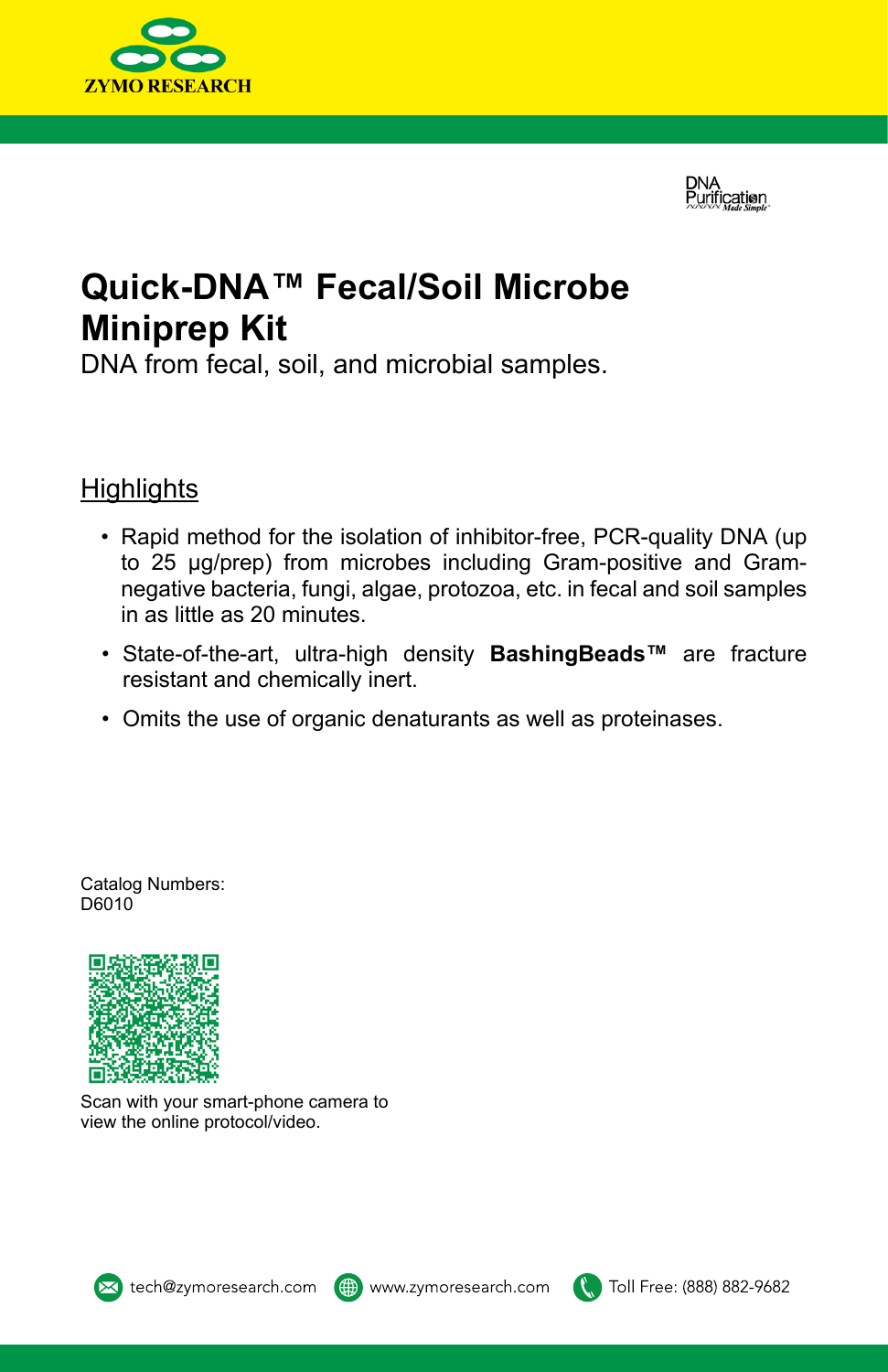# **Table of Contents**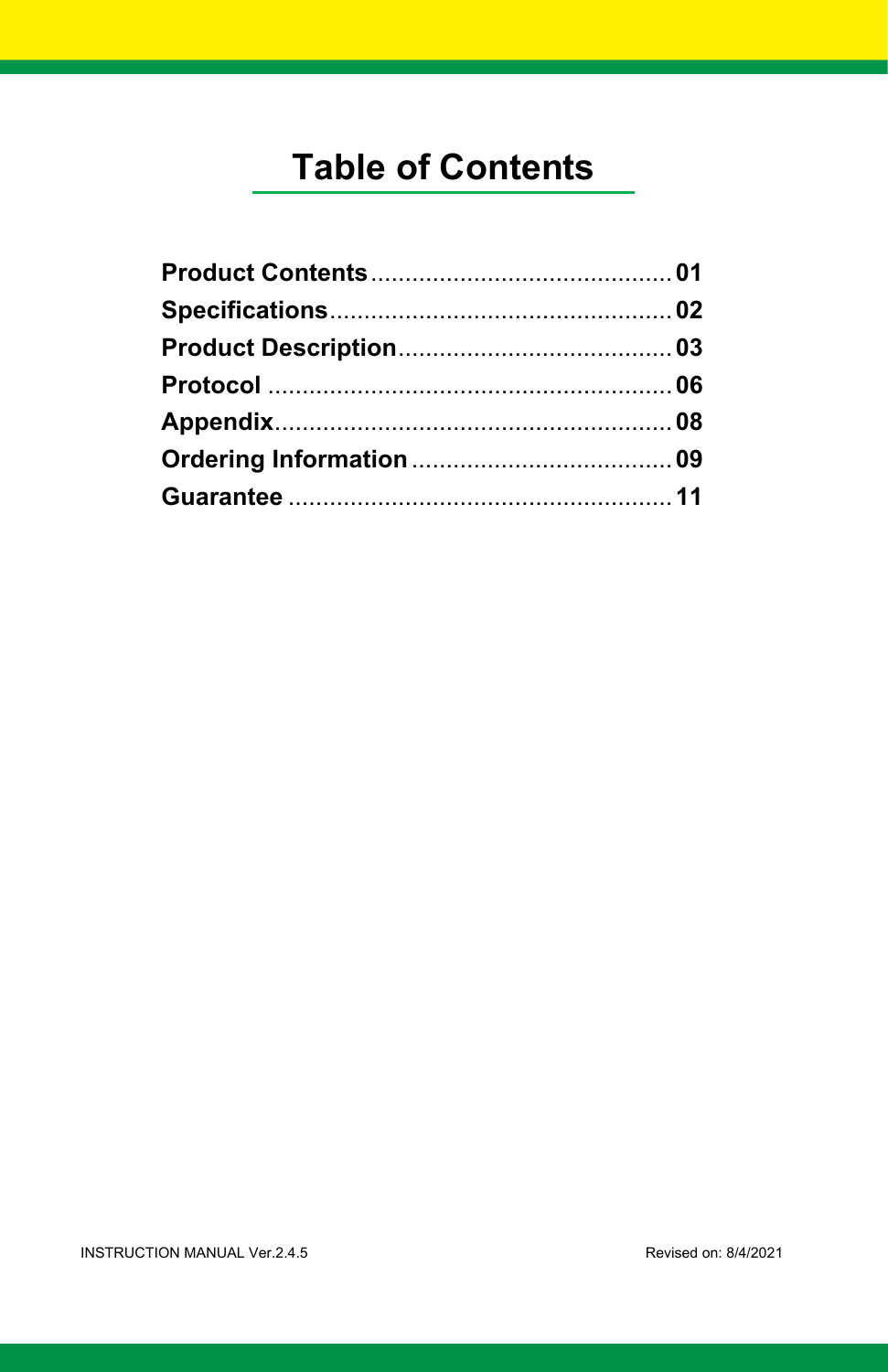# **Product Contents**

| Quick-DNA™ Fecal/Soil Microbe Miniprep Kit | D6010<br>$(50$ Preps) | <b>Storage</b><br><b>Temperature</b> |
|--------------------------------------------|-----------------------|--------------------------------------|
| ZR BashingBead™ Lysis Tubes (0.1 & 0.5 mm) | 50                    | Room Temp.                           |
| BashingBead™ Buffer                        | 40 ml                 | Room Temp.                           |
| Genomic Lysis Buffer <sup>1</sup>          | 100 ml                | Room Temp.                           |
| DNA Pre-Wash Buffer <sup>2</sup>           | 15 <sub>ml</sub>      | Room Temp.                           |
| g-DNA Wash Buffer                          | 50 ml                 | Room Temp.                           |
| <b>DNA Elution Buffer</b>                  | $10 \mathrm{m}$       | Room Temp.                           |
| <b>Prep Solution</b>                       | 30 ml                 | Room Temp.                           |
| Zymo-Spin™ III-F Filters                   | 50                    | Room Temp.                           |
| Zymo-Spin™ III-HRC Filters                 | 50                    | Room Temp.                           |
| Zymo-Spin™ IICR Columns                    | 50                    | Room Temp.                           |
| <b>Collection Tubes</b>                    | 200                   | Room Temp.                           |
| <b>Instruction Manual</b>                  | 1                     |                                      |

<sup>1</sup> For optimal performance, add beta-mercaptoethanol to 0.5% (v/v) *i.e*., 500 µl per 100 ml.

<sup>2</sup> A precipitate may have formed in the **DNA Pre-Wash Buffer** during shipping. To completely resuspend the buffer, incubate the bottle at 30–37ºC for 30 minutes and mix by inversion. DO NOT MICROWAVE.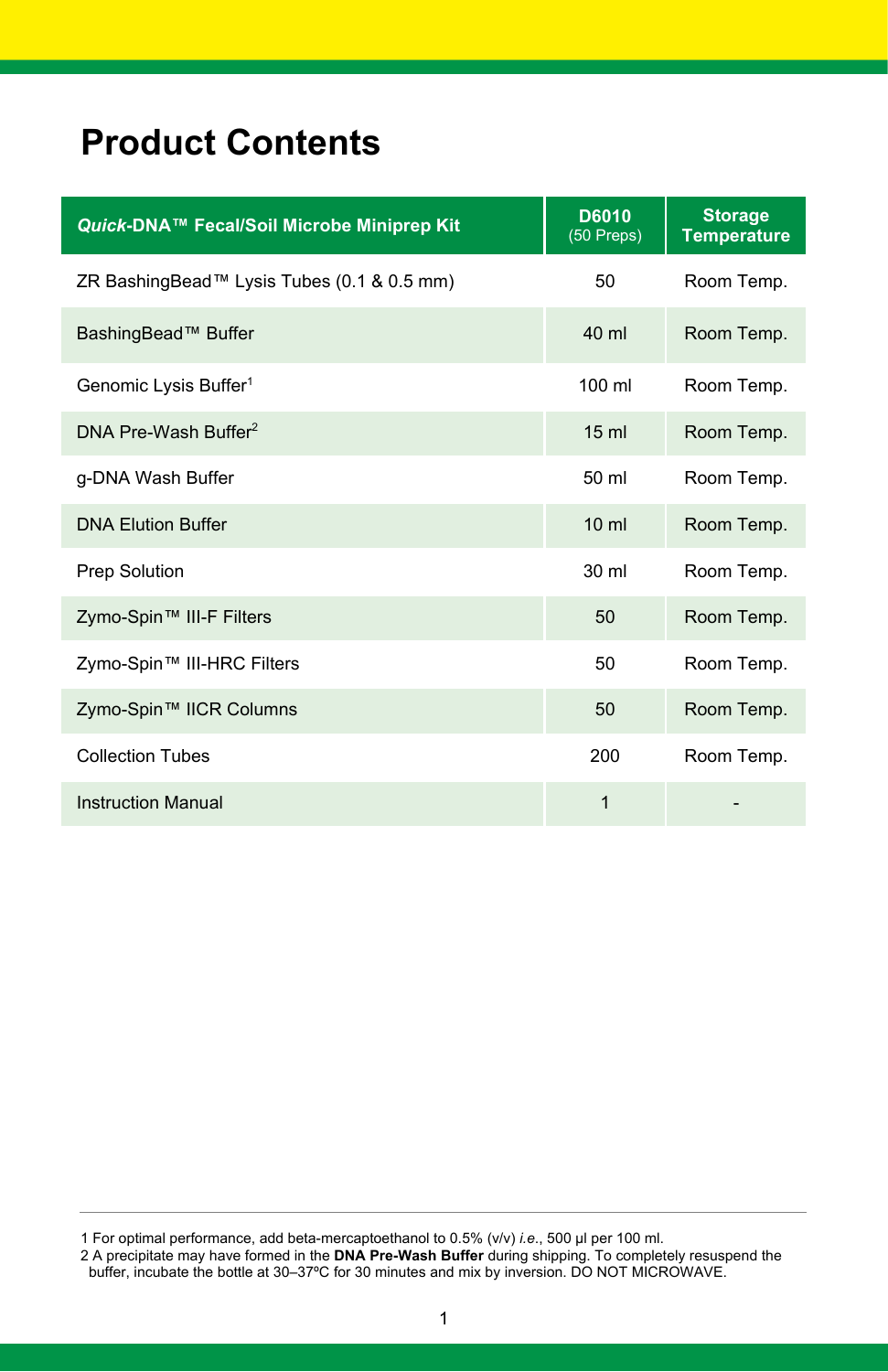# **Specifications**

- **Format –** Bead Beating, Spin Column.
- **Sample Sources –** Host, bacterial, fungal, algal, protozoan, viral DNA can be isolated from up to 150 mg of feces or up to 250 mg of soil. The amount of soil sample processed will vary depending on the composition of the sample: process more soil material for wet muddy samples and less for dry sandy samples. Additionally, water<sup>1</sup> or 50 – 100 mg (wet weight) fungal/bacterial cells<sup>2</sup> can be isolated.
- **DNA Purity –** High quality, inhibitor-free DNA is eluted with DNA Elution Buffer suitable for the amplification of bacterial, protist, and/or mammalian templates (A260/A280 >1.8)
- **DNA Size Limits –** Capable of recovering genomic DNA up to and above 40 kb. In most instances, mitochondrial DNA and viral DNA (if present) will also be recovered.
- **DNA Recovery –** Typically, up to 25 µg total DNA is eluted into 100 µl (50 µl minimum) **DNA Elution Buffer** per sample.
- **Equipment –** Microcentrifuge, vortex, cell disrupter/disrupter (recommended).

<sup>1</sup> For water samples, use desired filter to collect sample (not provided) and cut the filter into small pieces before adding to the lysis tube.

<sup>2</sup> This equates to approximately  $10^9$  bacterial cells and  $10^8$  yeast cells.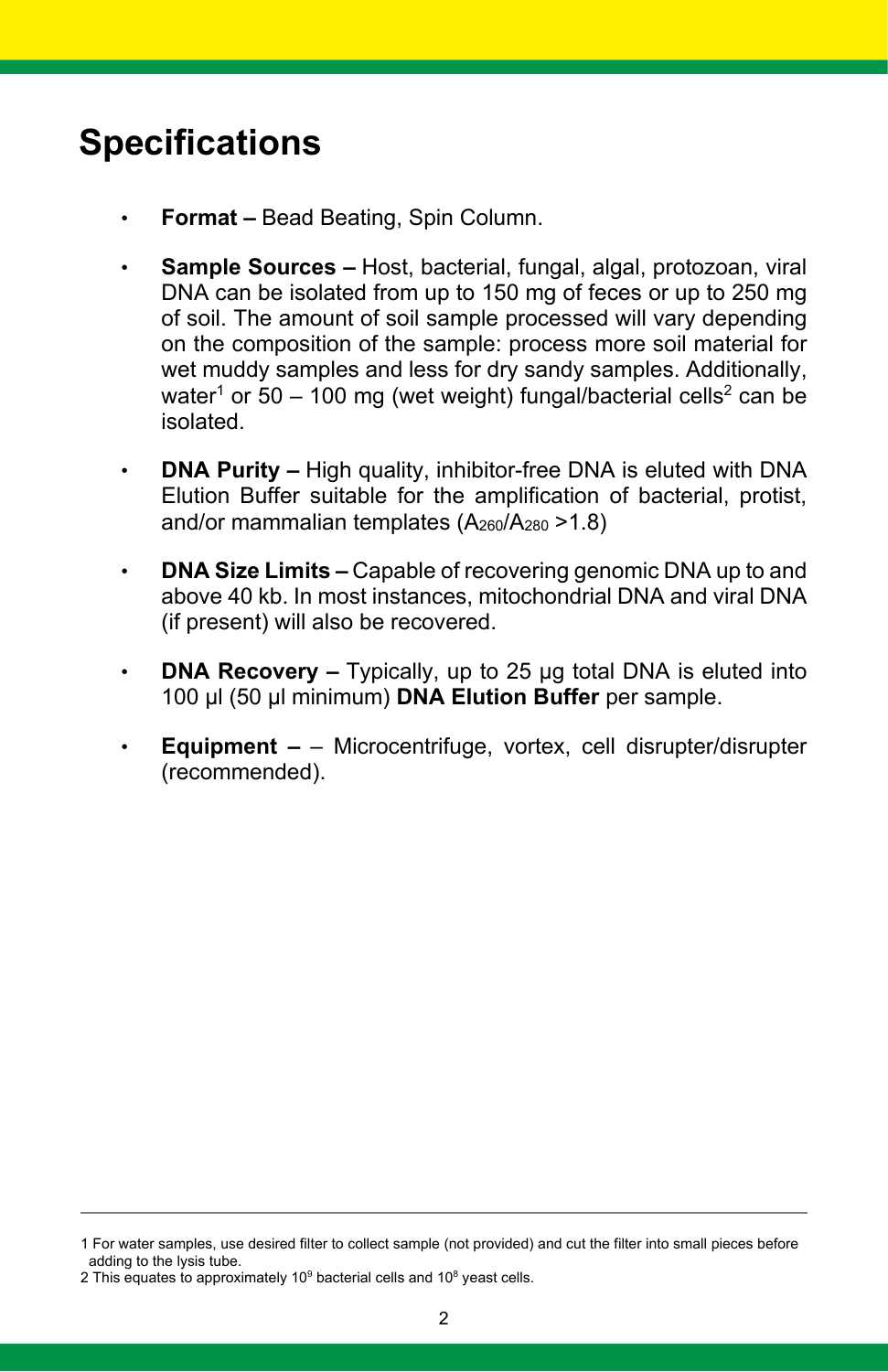# **Product Description**

The *Quick***-DNA™ Fecal/Soil Microbe Miniprep Kit** is designed for the simple, rapid isolation of inhibitor-free, PCR-quality DNA from a variety of fecal (including humans, birds, rats, mice, cattle, etc.) and soil (including clay, sandy, silty, peaty, chalky, and loamy soils) samples. The kit can be used to successfully isolate DNA from tough-to-lyse Gram-positive and Gram-negative bacteria, fungi, algae, protozoa, etc. that inhabit fecal and soil samples. The procedure is easy and can be completed in as little as 15 minutes: fecal samples (≤150 mg each) or soil samples (≤250 mg each) are added directly to a **ZR BashingBead™ Lysis Tube (0.1 & 0.5 mm)** and rapidly and efficiently lysed by bead beating without the use of organic denaturants or proteinases. Zymo-Spin™ Technology is then used to isolate the DNA, which is subsequently filtered to remove humic acids/polyphenols that inhibit PCR. The DNA is ideal for downstream molecular-based applications including PCR, arrays, genotyping, etc. A schematic of the *Quick***-DNA™ Fecal/Soil Microbe Miniprep Kit** procedure is shown below.



PCR Ready, Ultra-pure DNA

**DNA/RNA Shield™ (R1100-50, R1100-250)** can be used to stabilize nucleic acids and inactivate infectious agents in a variety of samples, without the need for reagent removal.

For rapid, robust, and simple purification of high quality, inhibitor-free DNA from any sample including feces, soil, water, biofilms, swabs, saliva, body fluids, etc. use the **ZymoBIOMICS™ DNA Miniprep Kit (D4300)**.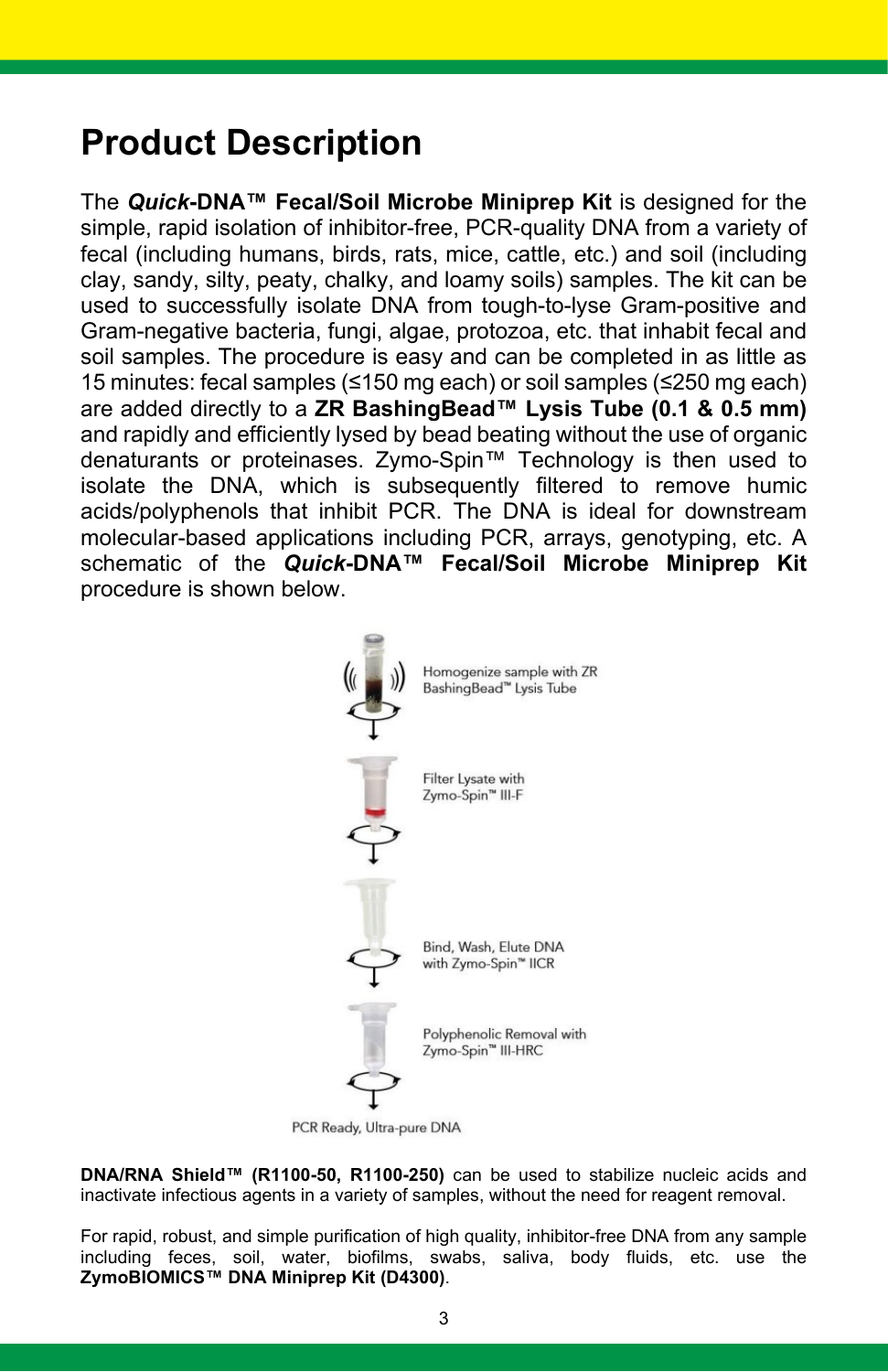### **Fecal DNA Isolation**



the *Quick***-DNA™ Fecal/Soil Microbe Kit** and kits from suppliers A and B. Equivalent amounts of feces were processed using each kit and then equal volumes of eluted DNA were analyzed in a 0.8% (w/v) agarose/ethidium bromide gel. Samples were processed in triplicate.





PCR of DNAs from rat and human fecal samples isolated with the *Quick***-DNA™ Fecal/Soil Microbe Kit**. Panels A and B show the results of PCR with DNA isolated from rat and human fecal samples, respectively, using primers specific for prokaryotic 16S rRNA. Panel C shows the results of PCR of DNA isolated from human feces with and without the addition of *E. coli* containing pUC19 plasmid DNA (indicated at the top of the image) using primers specific for the pUC19 sequence. In each case, amplicons were analyzed in a 1.5% (w/v) agarose / ethidium bromide gel using a UV imager. Numbers above each lane of the gel images are the volumetric equivalent (in µl) of eluted DNA (100 µl) used for PCR. Arrows mark the relative migration of amplicons in the gels, and M is a 100 bp DNA ladder (NEB).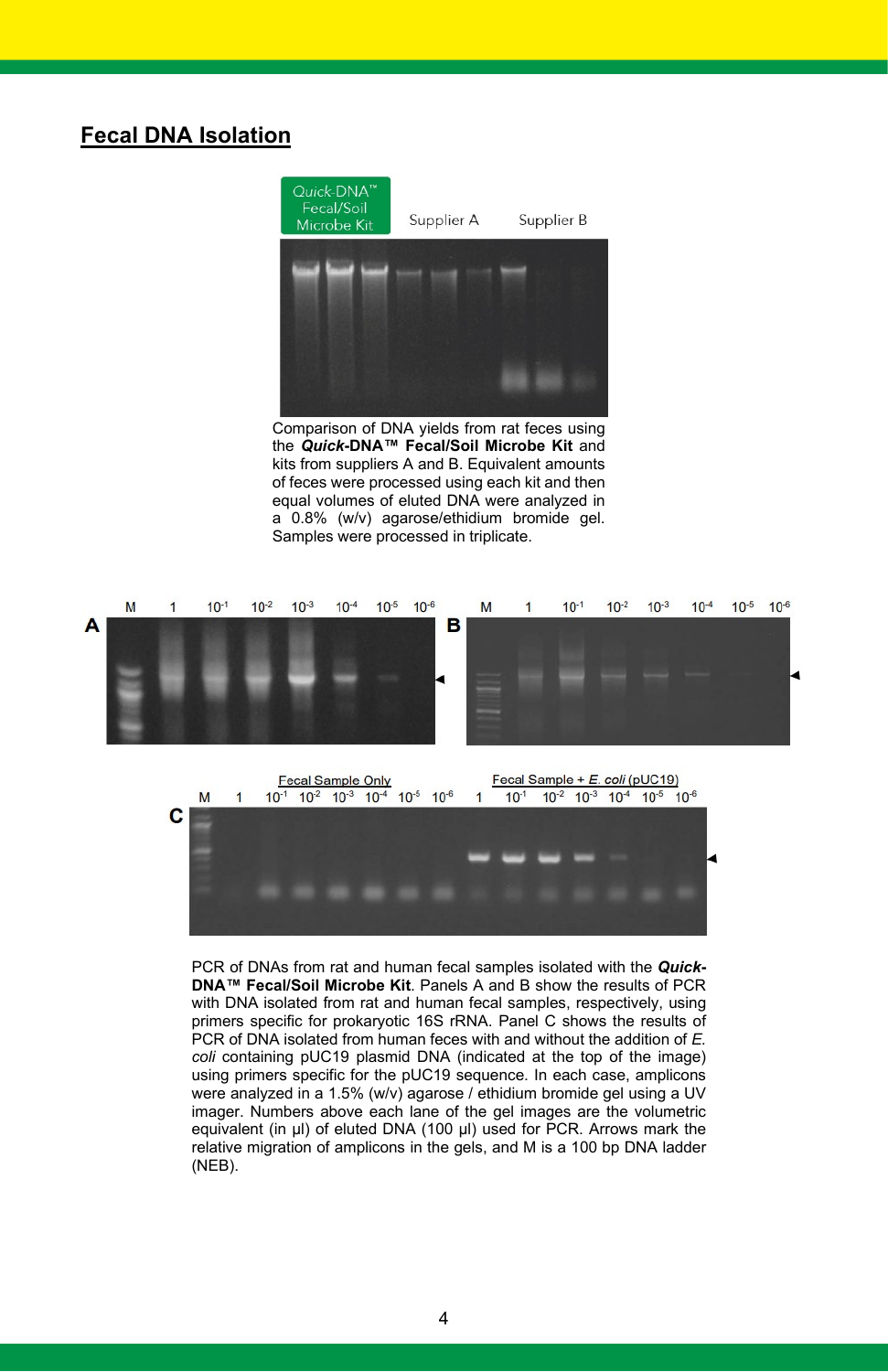### **Soil Microbe DNA Isolation**



The *Quick***-DNA™ Fecal/Soil Microbe Kit** can be used to isolate high quality DNA from a variety of soil types which yields robust products following PCR. **Panel A**: Physical characteristics of sampled soils (1- 5) (Ref. 1). **Panel B**: Microbial DNA was isolated from soil samples (1- 5) using the *Quick***-DNA™ Fecal/Soil Microbe Kit**. Approximately 10% of the eluted DNA was then separated in a 0.8% (w/v) agarose/ethidium bromide gel. **Panels C** and **D** show the results of PCR of microbial DNA isolated from the samples with primers specific for prokaryotic 16S rRNA (**C**) or eukaryotic rRNA (**D**). In the figures, the 1 kb size marker (NEB) is as indicated and the arrows show the prokaryotic 16S rRNA and eukaryotic rRNA PCR products.



DNA isolated from *Saccharomyces cerevisiae* (strain TMY18) using the *Quick***-DNA™ Fecal/Soil Microbe Kit** is high-quality and structurally intact. Equivalent amounts of yeast were processed using the *Quick***-DNA™ Fecal/Soil Microbe Kit** or the kits from suppliers Q and E. Equal volumes of eluted DNA were then analyzed in a 0.8% (w/v) agarose/ethidium bromide gel. The size marker is a 1 kb ladder (NEB).

### **References**:

1. Soil and Plant Laboratory, Inc. P.O. Box 11744, Santa Ana, California 92711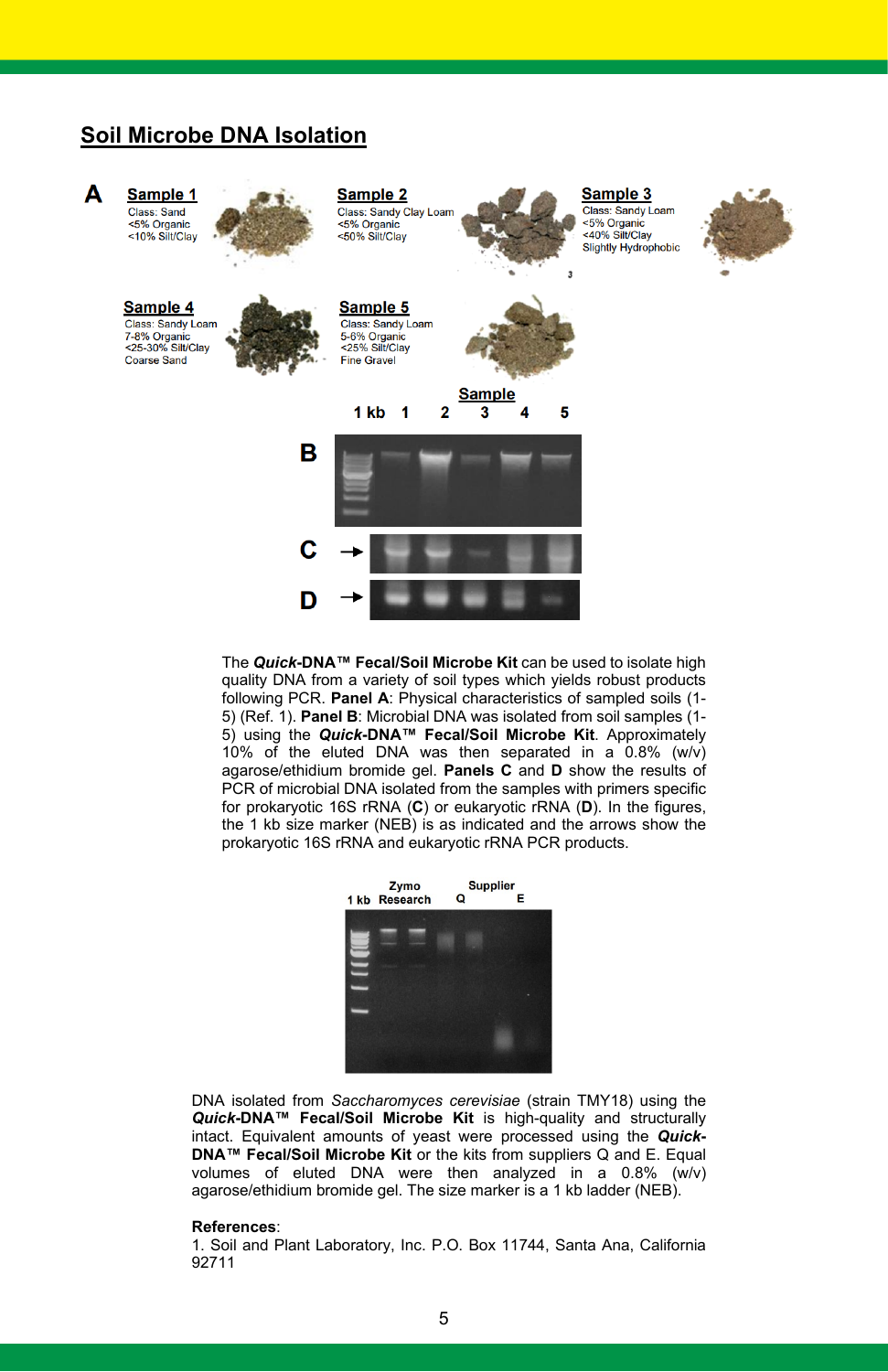## **Protocol**

For optimal performance, add beta-mercaptoethanol (user supplied) to the **Genomic Lysis Buffer** to a final dilution of 0.5% (v/v) *i.e*., 500 µl per 100 ml.

1. Add ≤ 150 mg of fecal sample or ≤ 250 mg of soil sample to a **ZR BashingBead™ Lysis Tube (0.1 & 0.5 mm)**. Add 750 µl **BashingBead™ Buffer** to the tube<sup>1</sup>.

**Note**: Alternatively, add water sample<sup>2</sup> or 50-100 mg (wet weight) fungal/bacterial cells<sup>3</sup> *that have been resuspended in up to 200 µl of water or isotonic buffer (e.g., PBS) to a ZR BashingBead™ Lysis Tube.*

*Note: For samples stored in DNA/RNA Shield™, add up to 1 ml to a ZR BashingBead™ Lysis Tube. Do not add BashingBead™ Buffer and proceed to Step 2.*

- 2. Secure in a bead beater fitted with a 2 ml tube holder assembly and process using optimized beat beating conditions (speed and time) for your device (see Appendix).
- 3. Centrifuge the **ZR BashingBead™ Lysis Tube (0.1 & 0.5 mm**) in a microcentrifuge at ≥ 10,000 x *g* for 1 minute*.*
- 4. Transfer up to 400 µl supernatant to a **Zymo-Spin™ III-F Filter** in a **Collection Tube** and centrifuge at 8,000 x *g* for 1 minute.
- 5. Add 1,200 µl of **Genomic Lysis Buffer** to the filtrate in the **Collection Tube** from Step 4. Mix well.
- 6. Transfer 800 µl of the mixture from Step 5 to a **Zymo-Spin™ IICR Column**<sup>4</sup> in a **Collection Tube** and centrifuge at 10,000 x *g* for 1 minute.
- 7. Discard the flow through from the **Collection Tube** and repeat Step 6.

<sup>1</sup> Cap tube tightly to prevent leakage.

<sup>2</sup> For water samples, filter using desired non-silica based filter (not provided). Cut the filter into small pieces before adding to the lysis tube.

<sup>3</sup> This equates to approximately 10<sup>9</sup> bacterial cells and 10<sup>8</sup> yeast cells.

<sup>4</sup> The **Zymo-Spin™ IICR Column** has a maximum capacity of 800 µl.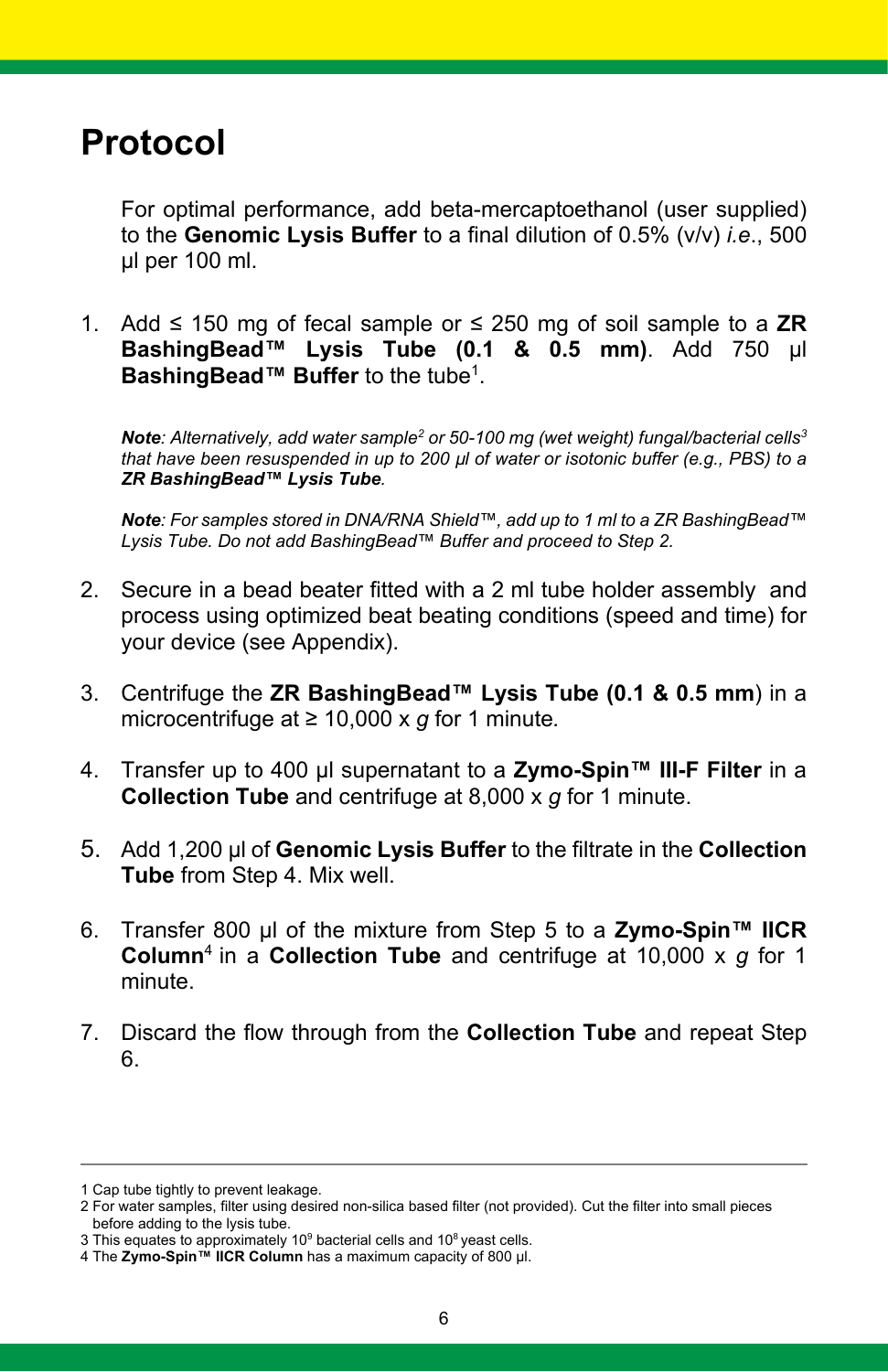- 8. Add 200 µl **DNA Pre-Wash Buffer** to the **Zymo-Spin™ IICR Column** in a new **Collection Tube** and centrifuge at 10,000 x *g* for 1 minute.
- 9. Add 500 µl **g-DNA Wash Buffer** to the **Zymo-Spin™ IICR Column** and centrifuge at 10,000 x *g* for 1 minute.
- 10. Transfer the **Zymo-Spin™ IICR Column** to a clean 1.5 ml microcentrifuge tube and add 100 µl (50 µl minimum) **DNA Elution Buffer** directly to the column matrix. Centrifuge at 10,000 x *g* for 30 seconds to elute the  $DNA^{5,6}$ .
- 11. Place a **Zymo-Spin™ III-HRC Filter** in a clean **Collection Tube** and add 600 µl **Prep Solution**. Centrifuge at 8,000 x *g* for 3 minutes.
- 12. Transfer the eluted DNA to a prepared **Zymo-Spin™ III-HRC Filter** in a clean 1.5 ml microcentrifuge tube and centrifuge at exactly 16,000 x *g* for 3 minutes.

The filtered DNA is now suitable for PCR and other downstream applications.

<sup>5</sup> In some cases a brown-colored pellet may form at the bottom of the tube after centrifugation. Avoid this pellet when collecting the eluted DNA.

<sup>6</sup> If fungi or bacterial cultures were sampled, the DNA is now suitable for PCR as well as other downstream applications.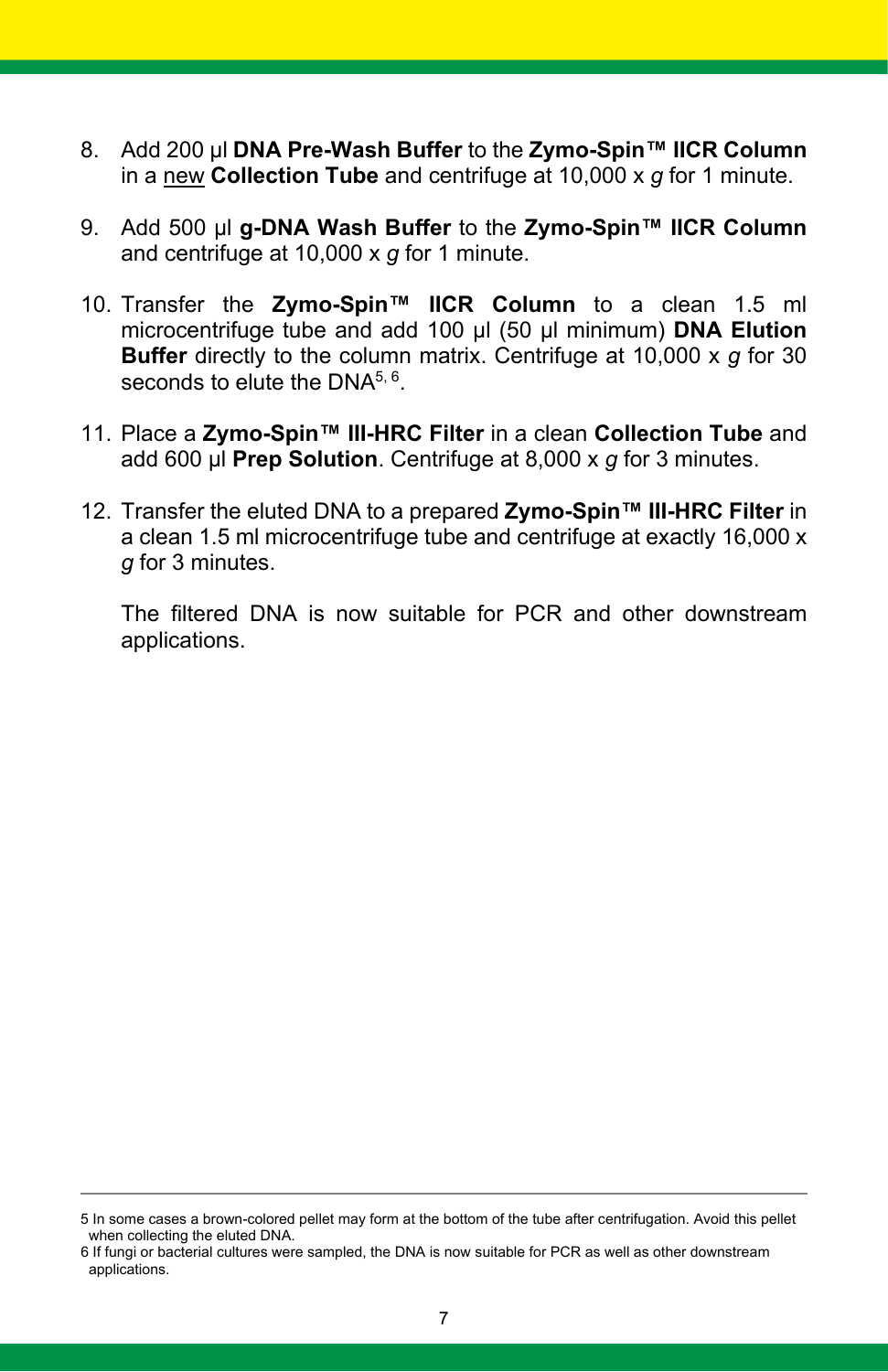## **Appendix**

### **Optimized Lysis Protocols for Bead-Beating**

The following conditions with different mechanical lysis machines were validated with minimum bias using the **ZymoBIOMICS™ Microbial Community Standard**.

 $\mathbf{1}$ Vortex Genie<sup>®</sup> with 2 ml BashingBead **Tubes** Recommended for ease of use and

accessibility

Use Microtube Adaptor (Scientific Industries, Inc. Cat. No. S5001-7)

- $\mathbf{1}$ 40 minutes of continuous bead beating (max of 18 tubes per adaptor)
- $\overline{2}$ Bertin Precellys<sup>®</sup> Evolution with 2 ml BashingBead<sup>™</sup>Tubes

Recommended for ease of use and ultrahigh speed

- $\mathbf{1}$ . 1 minute on at 9,000 rpm
- $\overline{2}$ . 2 minutes rest
- 3. Repeat cycle 4 times for a total of 4 minutes of bead beating

#### $\overline{3}$ MP Fastorep<sup>®</sup>-24 with 2 ml BashingBead Tubes

Maximum of 20 tubes. The weight of >20 tubes may cause a system error

- $\mathbf{1}$ 1 minute on at max speed
- $\overline{2}$ . 5 minutes rest
- $3.$ Repeat cycle 5 times for a total of 5 minutes of bead beating

### Omni Bead Ruptor® Elite with 2 ml BashingBead Tubes

- 1 minute on at 6 m/s  $\mathbf{1}$
- $\overline{2}$ . 5 minutes rest
- $\mathbf{R}$ Repeat cycle 3 times for a total of 3 minutes of bead beating

### Biospec Mini-BeadBeater-16 with 2 ml BashingBead Tubes

- 1 minute at maximum speed  $1.$
- $\overline{2}$ 5 minutes rest
- Repeat cycle 5 times for a total of 5 3 minutes of bead beating

### Biospec Mini-BeadBeater-96 with 96 well BashingBead Lysis Rack

- $\mathbf{1}$ 5 minutes on at May RPM
- $\overline{2}$ . 5 minutes rest
- 3. Repeat cycle 8 times for a total of 40 minutes of bead beating



### **TissueLyser LT**

No tested conditions yielded accurate profiles. This device is not validated by Zymo Research for microbiome research.

#### Biospec Mini-BeadBeater-96 with 2 ml 6 BashingBead Tubes

- 5 minutes on at Max RPM  $\mathbf{1}$
- $\overline{2}$ . 5 minutes rest
- Repeat cycle 4 times for a total of 20 3 minutes of bead beating



### **TissueLyser II**

No tested conditions yielded accurate profiles. This device is not validated by Zymo Research for microbiome research.



No tested conditions yielded accurate profiles. This device is not validated by Zymo Research for microbiome research.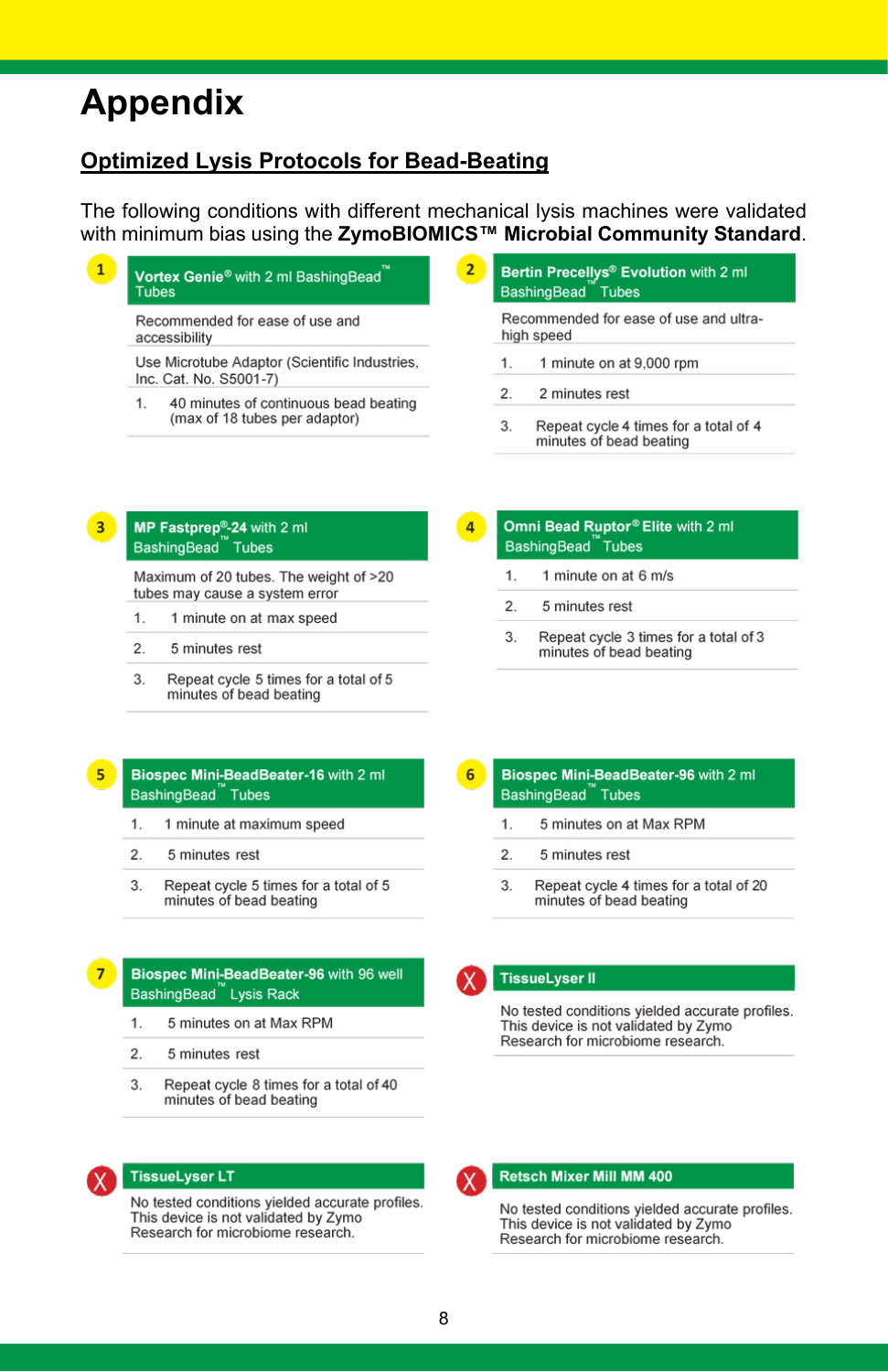# **Ordering Information**

| <b>Product Description</b>                  | <b>Catalog No.</b> | <b>Size</b>          |
|---------------------------------------------|--------------------|----------------------|
| Quick-DNA™ Fecal/Soil Microbe Microprep Kit | D6012              | 50 Preps.            |
| Quick-DNA™ Fecal/Soil Microbe Miniprep Kit  | D6010              | 50 Preps.            |
| Quick-DNA™ Fecal/Soil Microbe Midiprep Kit  | D6110              | 25 Preps.            |
| Quick-DNA™ Fecal/Soil 96 Kit                | D6011              | $2 \times 96$ Preps. |

| <b>Individual Kit Components</b>           | <b>Catalog No.</b>                  | <b>Amount</b>                     |
|--------------------------------------------|-------------------------------------|-----------------------------------|
| ZR BashingBead™ Lysis Tubes (0.1 & 0.5 mm) | S6012-50                            | 50 Tubes                          |
| BashingBead™ Buffer                        | D6001-3-40                          | 40 ml                             |
| <b>Genomic Lysis Buffer</b>                | D3004-1-100                         | 100 ml                            |
| <b>DNA Pre-Wash Buffer</b>                 | D3004-5-15                          | 15 <sub>ml</sub>                  |
| g-DNA Wash Buffer                          | D3004-2-50                          | 50 ml                             |
| <b>DNA Elution Buffer</b>                  | D3004-4-10                          | $10 \mathrm{m}$                   |
| <b>Prep Solution</b>                       | D6035-1-30                          | 30 ml                             |
| Zymo-Spin™ III-F Filters                   | C1057-50                            | 50 Pack                           |
| Zymo-Spin™ IICR Columns                    | C1078-50                            | 50 Pack                           |
| OneStep™ PCR Inhibitor Removal Kit         | D6030                               | 50 Preps.                         |
| <b>Collection Tubes</b>                    | C1001-50<br>C1001-500<br>C1001-1000 | 50 Pack<br>500 Pack<br>1,000 Pack |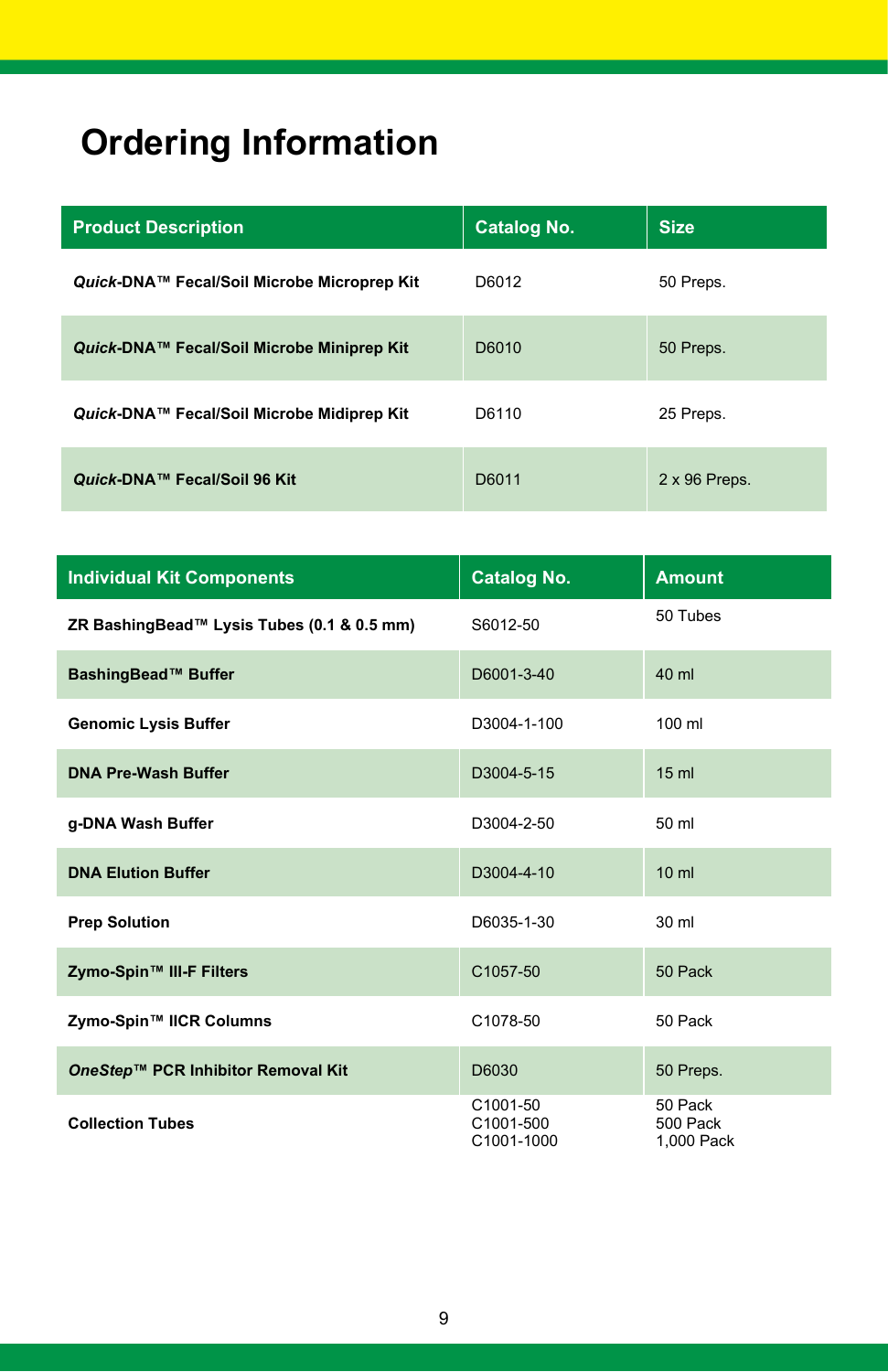| <b>Lysis Instruments</b>           | <b>Catalog No.</b> | <b>Amount</b> |
|------------------------------------|--------------------|---------------|
| <b>Horizontal Microtube Holder</b> | S5001-7            | 1 Unit        |
| Vortex-Genie® 2, 120V              | S5001              | 1 Unit        |
| Vortex-Genie® 2, 230V              | S5002              | 1 Unit        |
| Digital Vortex-Genie® 2, 120 V     | S <sub>5003</sub>  | 1 Unit        |
| Digital Vortex-Genie® 2, 230 V     | S5004              | 1 Unit        |

The Vortex-Genie® 2 paired with the Horizontal Microtube Holder has been validated for efficient microbial lysis with the ZR BashingBead Lysis Tubes (0.1 & 0.5 mm). See the Appendix for more details.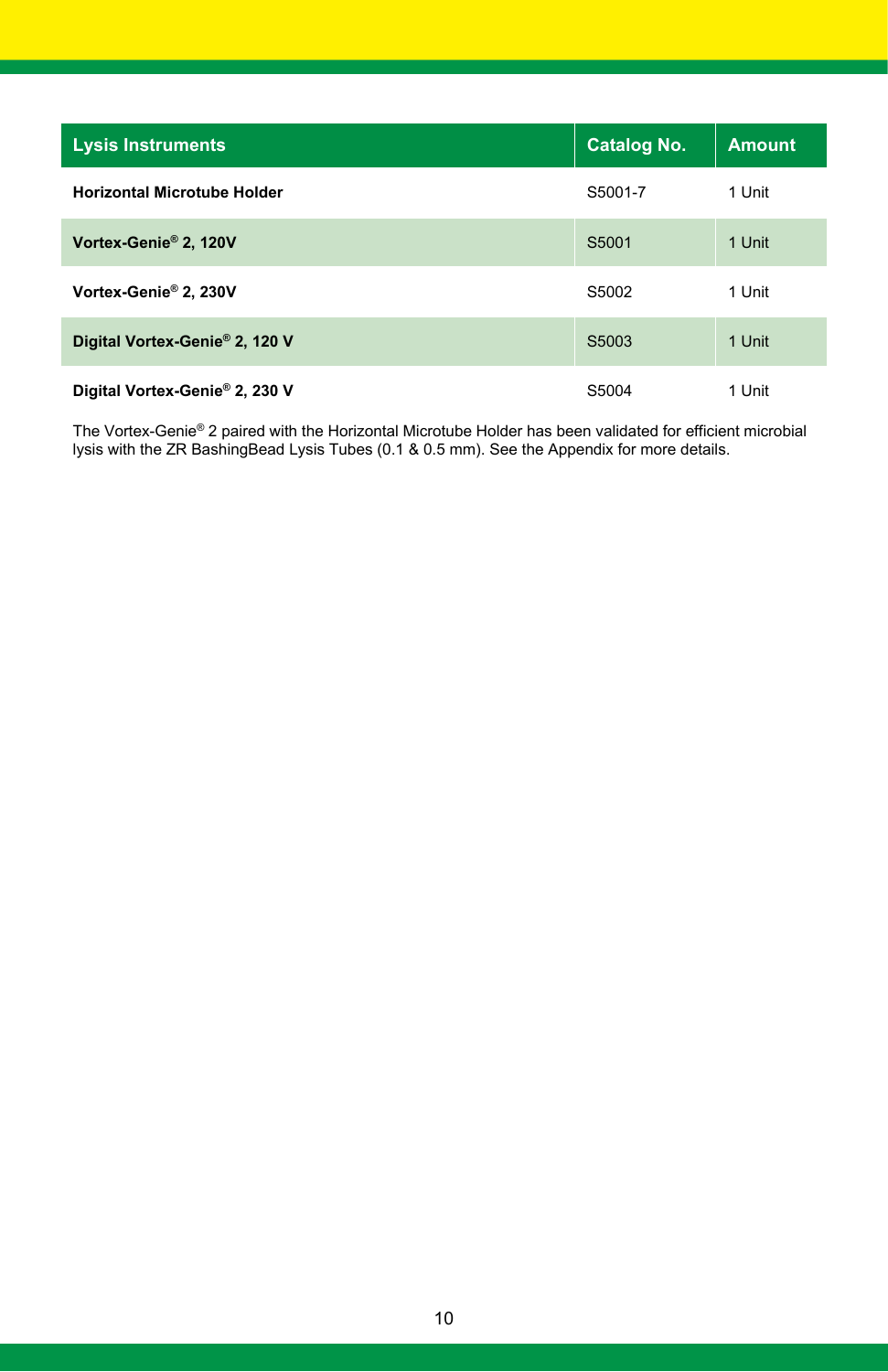

## **100% satisfaction guarantee on all Zymo Research products, or your money back.**

Zymo Research is committed to simplifying your research with quality products and services. If you are dissatisfied with this product for any reason, please call 1(888) 882-9682.

Integrity of kit components is guaranteed for up to one year from date of purchase. Reagents are routinely tested on a lot-to-lot basis to ensure they provide the highest performance and reliability.

This product is for research use only and should only be used by trained professionals. It is not for use in diagnostic procedures. Some reagents included with this kit are irritants. Wear protective gloves and eye protection. Follow the safety guidelines and rules enacted by your research institution or facility.

™ Trademarks of Zymo Research Corporation

Other trademarks: Vortex Genie® (Scientific Industries, Inc.), Precellys® (Bertin Instruments), Fastprep-24™ (MP Biomedicals), Bead Ruptor® (Omni International).